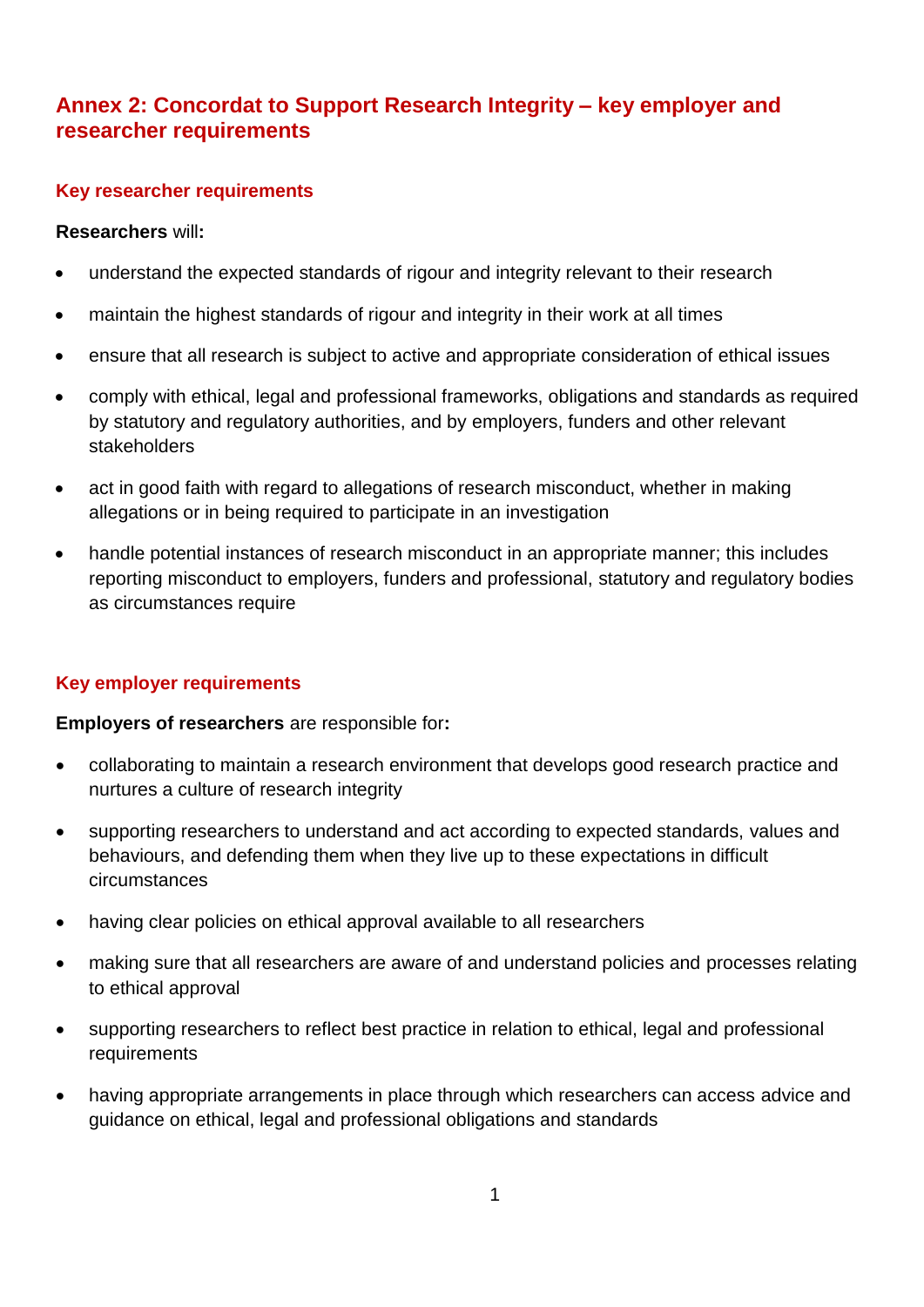- to maintain a culture that nurtures good practice. A research environment that helps to develop good research practice and embeds a culture of research integrity should, as a minimum, include:
	- $\triangleright$  clear policies, practices and procedures to support researchers
	- $\triangleright$  suitable learning, training and mentoring opportunities to support the development of researchers
	- $\triangleright$  robust management systems to ensure that policies relating to research, research integrity and researcher behaviour are implemented
	- $\triangleright$  awareness among researchers of the standards and behaviours that are expected of them
	- $\triangleright$  systems within the research environment that identify potential concerns at an early stage and mechanisms for providing support to researchers in need of assistance
- embed these features in their own systems, processes and practices
- work towards reflecting recognised best practice in their own systems, processes and practices
- implement the Concordat within their research environment
- identify a senior member of staff to oversee research integrity and to act as first point of contact for anyone wanting more information on matters of research integrity
- have clear, well-articulated and confidential mechanisms for reporting allegations of research misconduct
- have robust, transparent and fair processes for dealing with allegations of misconduct that reflect best practice ensure that all researchers are made aware of the relevant contacts and procedures for making allegations
- act with no detriment to whistleblowers making allegations of misconduct in good faith
- provide information on investigations of research misconduct to funders of research and professional and/or statutory bodies as required by their conditions of grant and other legal, professional and statutory obligations
- support their researchers in providing appropriate information to professional and/or statutory bodies
- provide a named point of contact or recognise an appropriate third party to act as confidential liaison for whistleblowers or any other person wishing to raise concerns about the integrity of research being conducted under their auspices. This need not be the same person as the member of staff identified to act as first point of contact on research integrity matters
- present a short annual statement to their own governing body that: